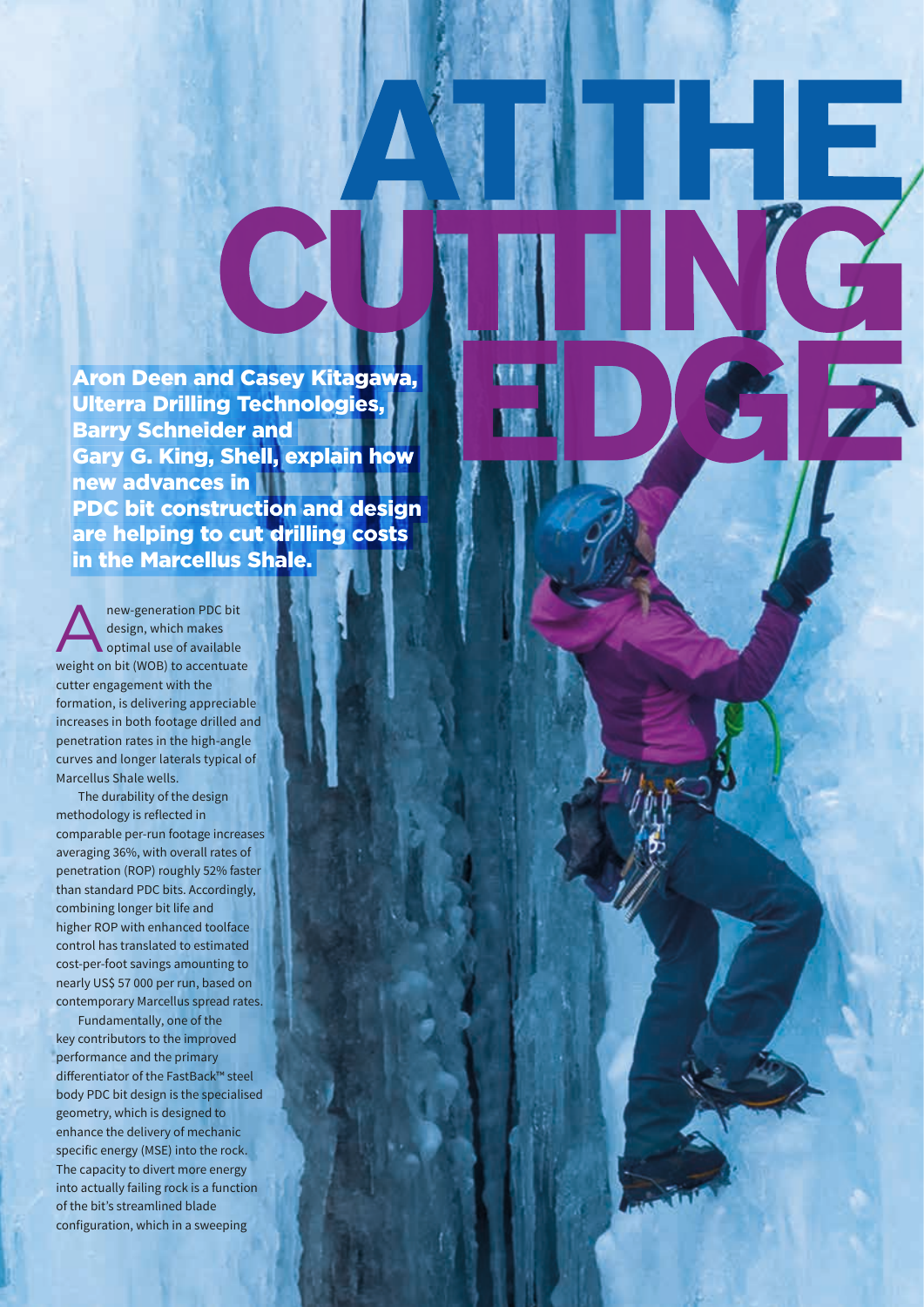

*Figure 1. FastBack Technology puts the cutters deep into formation to help increase overall ROP and reduce cost‑per‑foot.*

departure from traditional PDC bit designs, features a minimalist approach to supporting the cutters. In other words, the smaller profile diverts energy directly to the diamond cutting surfaces and into the formation. In the larger bodies intrinsic of conventional steel or matrix PDC bit designs, the blade surfaces absorb a considerable share of applied weight, thus putting the brakes on cost-effective ROP and overall drilling efficiency. Moreover, the slimmed down blade configuration likewise enlarges the junk slot area, optimising hydraulics for highly effective hole cleaning, even in extreme gumbo and swelling shale environments.

The new blade top geometry allowed Ulterra to simultaneously increase both potential top-end ROP and durability. Despite making the switch to a 13 mm cutter from a 16 mm cutter, the company was able to increase cutter exposure by 66%. This additional exposure significantly increased the potential ROP of the bit while the additional cutters increased durability of the shoulder, ensuring the bit would maintain the additional ROP throughout the run. Complementing the novel cutter configuration is a specially formulated and applied hard facing material to resist erosion on the bit surface without compromising tensile strength, a prevailing issue in high‑speed directional drilling programmes.

While the advanced PDC bit design has been employed in many applications and downhole environments throughout North America, the genesis of the new concept can be traced to the Marcellus Shale where challenging well trajectories often target intermittently hard and abrasive formations.

## **Reinventing PDC bit designs**

A major operator had used the previous generation Ulterra PDC bit to drill more than 80% of the curve and laterals in its Marcellus drilling campaign, where it generated top-end instantaneous ROP of up to 320 ft/hr while

rotating. While delivering good drilling rates, the earlier PDC bit type had reached a performance ceiling, prompting the operator to request a directional bit that could increase instantaneous ROP to around 500 ft/hr, while also effectively building the curve and holding azimuth during rotation to reduce walking tendencies in the longer laterals. Specifically, the prototypical directional bit would couple high instantaneous drilling rates with the capacity to build angle and exhibit enhanced tracking and response to steering inputs in the horizontal interval, thereby increasing overall ROP and footage drilled.

The operator request spurred a wholesale re‑evaluation of conventional steel body PDC bit design protocol, especially for the longer laterals intrinsic of the Marcellus and other shale plays. The primary challenge for design engineers was to overcome the ROP restrictions that traditionally accompanied the proportionate increases in the WOB required for drilling longer horizontal sections. With conventional PDC bit designs, much of the additional weight is transferred to the drillstring where it is manifested in the form of increased torque and drag. Consequently, maximising the transfer of weight and torque directly to the toolface would produce a directional PDC bit that would conceivably drill faster, longer and exhibit enhanced steerability.

Simulations of standard PDC bit designs confirmed that when ROP reached a certain point, weight transmission to the bit was largely inefficient in drilling new hole, as a considerable portion of the blades simultaneously were being buried in the formation. Therefore energy that could be directed to drilling was being wasted by pushing unproductive blade surfaces, whose sole function ostensibly is to hold the cutters in place rather than serve as *de facto* bearing surfaces. In so doing, the blades and bit body consume hole‑producing weight that otherwise could be transmitted to the cutters.

Clearly, with standard PDC bit designs, conventional material and manufacturing limitations precluded the simple extension of the cutter projections to increase drilling rates and footage. Owing to this and other considerations, it was determined that the optimum approach was to completely transform the generally accepted platform for PDC bit design. Basically, the primary criteria of the re‑design were to ensure sufficient material strength for securing the cutters, while at the same time lessening the energy‑draining impact of the blades.

The ensuing development programme and subsequent testing resulted in a total overhaul of the design framework for PDC bits and, for the first time, reduced the performance‑inhibitive engagement of the bit body, thereby transmitting once‑wasted energy straightaway to the cutters for making new hole. In essence, the design strategy removes the blades from the actual well construction equation.

The new design methodology creates PDC bits without the limitations of material weaknesses and instead strategically aligns the individual components to seamlessly capitalise on their individual strengths. The centrepiece of the technology is the inclusion of thinner blades that, nonetheless, are roughly four times stronger than those of conventional PDC bit designs. These thinner, yet more durable, blades clear the way for steel body PDC bits to be designed to maximise the ROP potential from every size of cutter. The ability to significantly raise the traditional ROP ceiling associated with cutter size reduces conflicting durability tradeoffs based on cutter size and count. Despite the comparably leaner blades, and potentially even smaller cutters, exposure is optimised for high-speed drilling with up to 40% less weight than that required of a standard PDC bit. Basically, increasing the cutter exposure translates into less formation rubbing the bit during high-ROP drilling applications. Moreover, the customised selection and application of the premium diamond cutters is bolstered through a state-of-the-art cutter testing initiative.

Hand-in-hand with the increased exposure, the novel layout enlarges the junk slot area some 20% compared to conventional steel-body PDC bits and up to 40% larger than their matrix counterparts. Even